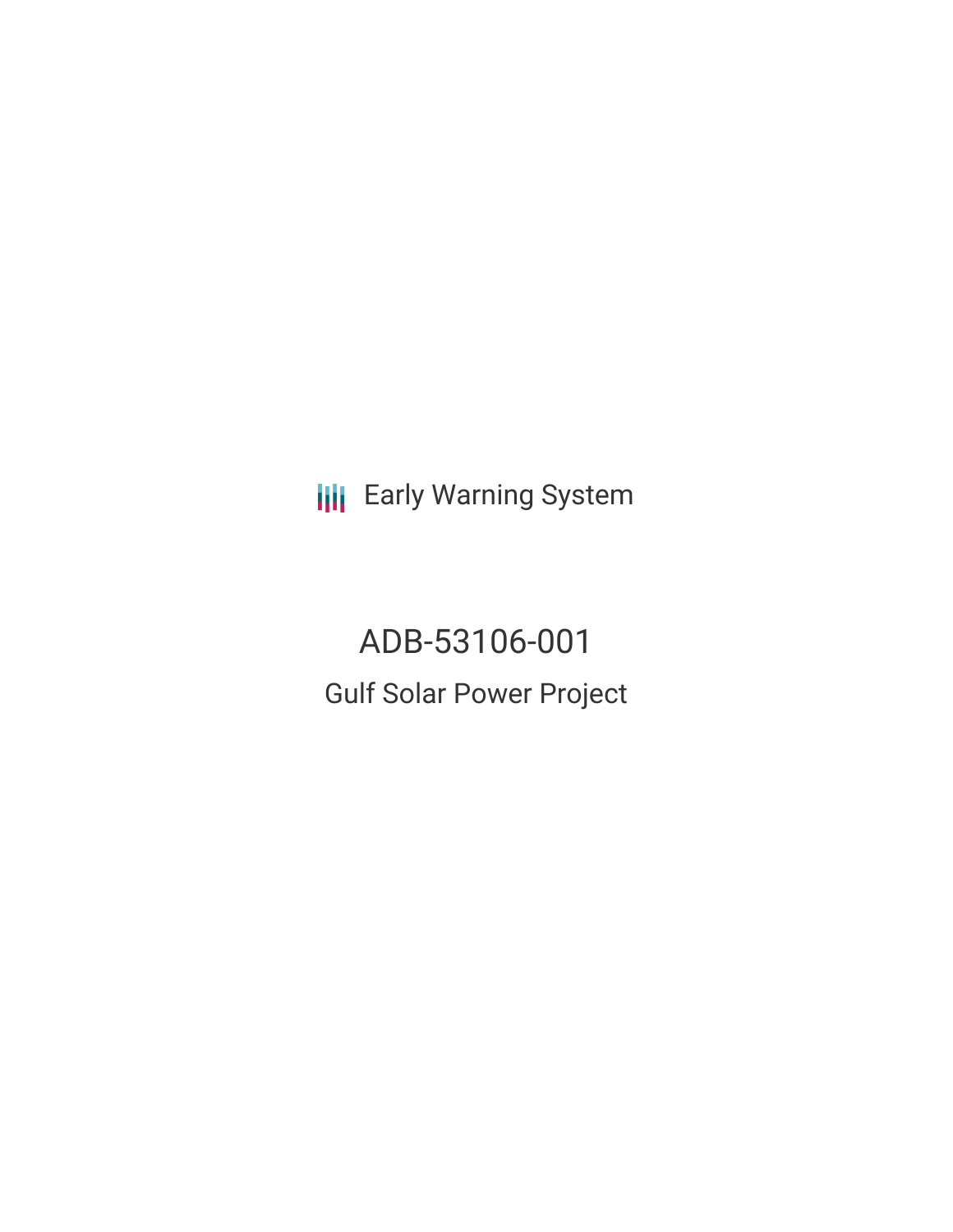

## **Quick Facts**

| <b>Countries</b>               | Vietnam                                                                                      |
|--------------------------------|----------------------------------------------------------------------------------------------|
| <b>Specific Location</b>       | Tay Ninh Province                                                                            |
| <b>Financial Institutions</b>  | Asian Development Bank (ADB)                                                                 |
| <b>Status</b>                  | Approved                                                                                     |
| <b>Bank Risk Rating</b>        | B                                                                                            |
| <b>Voting Date</b>             | 2019-11-05                                                                                   |
| <b>Borrower</b>                | Gulf Energy Development Public Company Ltd &TTC Energy Development Investment JSC &TTC Group |
| <b>Sectors</b>                 | Energy                                                                                       |
| Investment Type(s)             | Loan                                                                                         |
| <b>Investment Amount (USD)</b> | $$45.40$ million                                                                             |
| <b>Loan Amount (USD)</b>       | $$45.40$ million                                                                             |
| <b>Project Cost (USD)</b>      | $$45.40$ million                                                                             |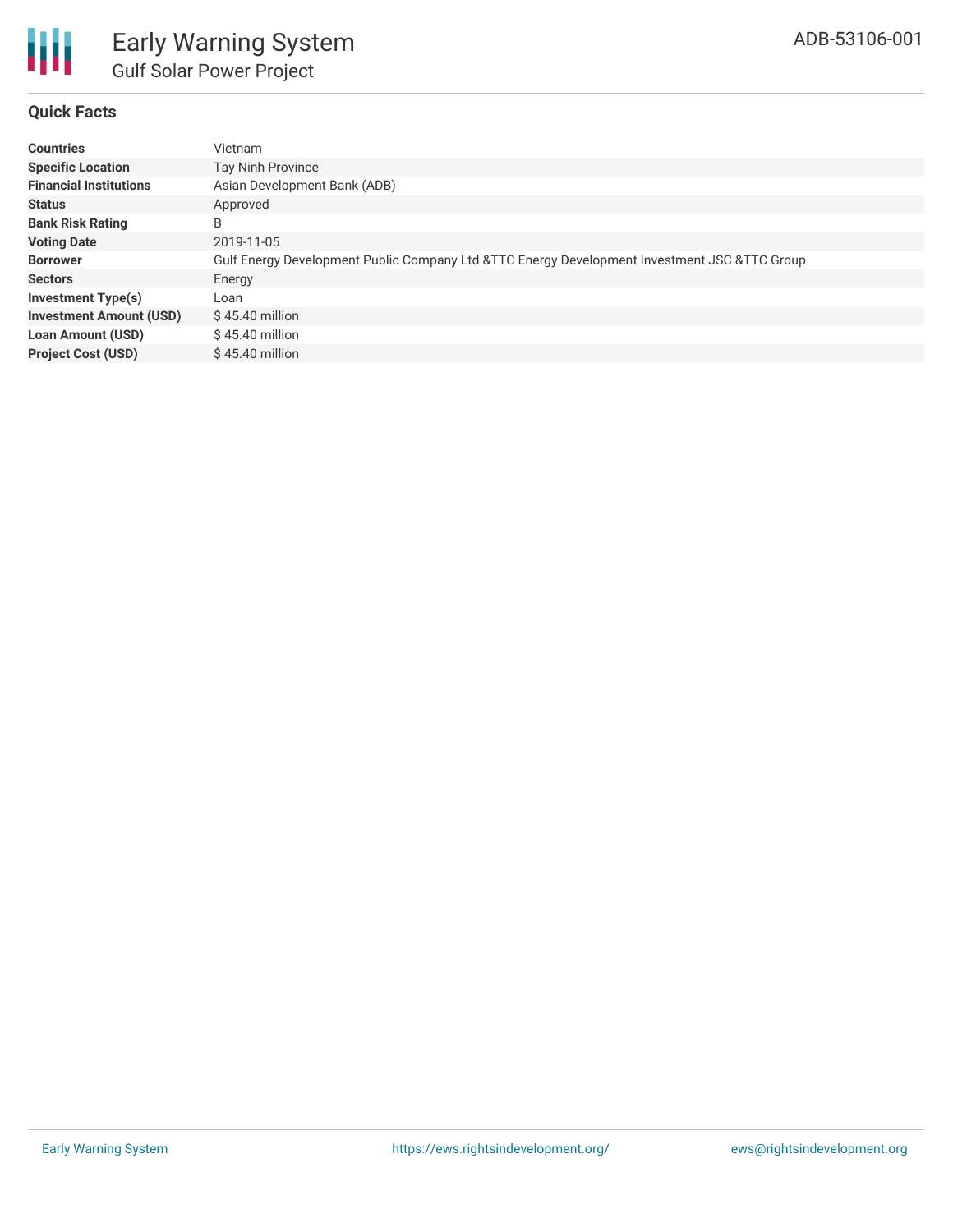

## **Project Description**

According to the bank document, the project involves the construction and operation of a 50 MW solar power plant, and associated transmission line, in the Thanh Thanh Cong Industrial Zone of Tay Ninh Province in southern Viet Nam (50kilometer from Ho Chi Minh City). The project will be one of the first international project financed solar power projects in the country and has an expected cost of approximately US\$ 51million.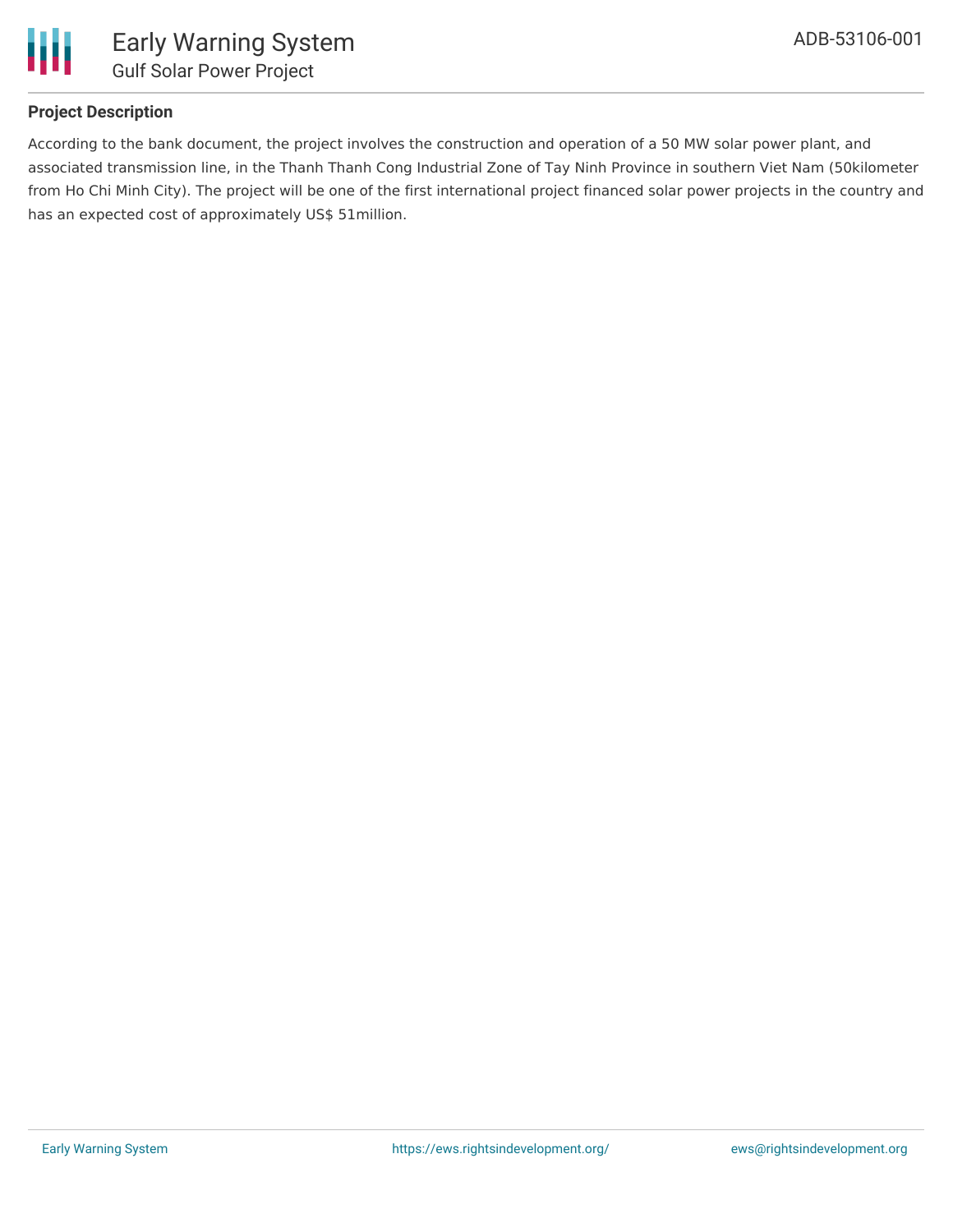### **Investment Description**

Asian Development Bank (ADB)

Co-financing:

Bangkok Bank PCL, Siam Commercial Bank PCL, and Standard Chartered Bank (Thai) PCL.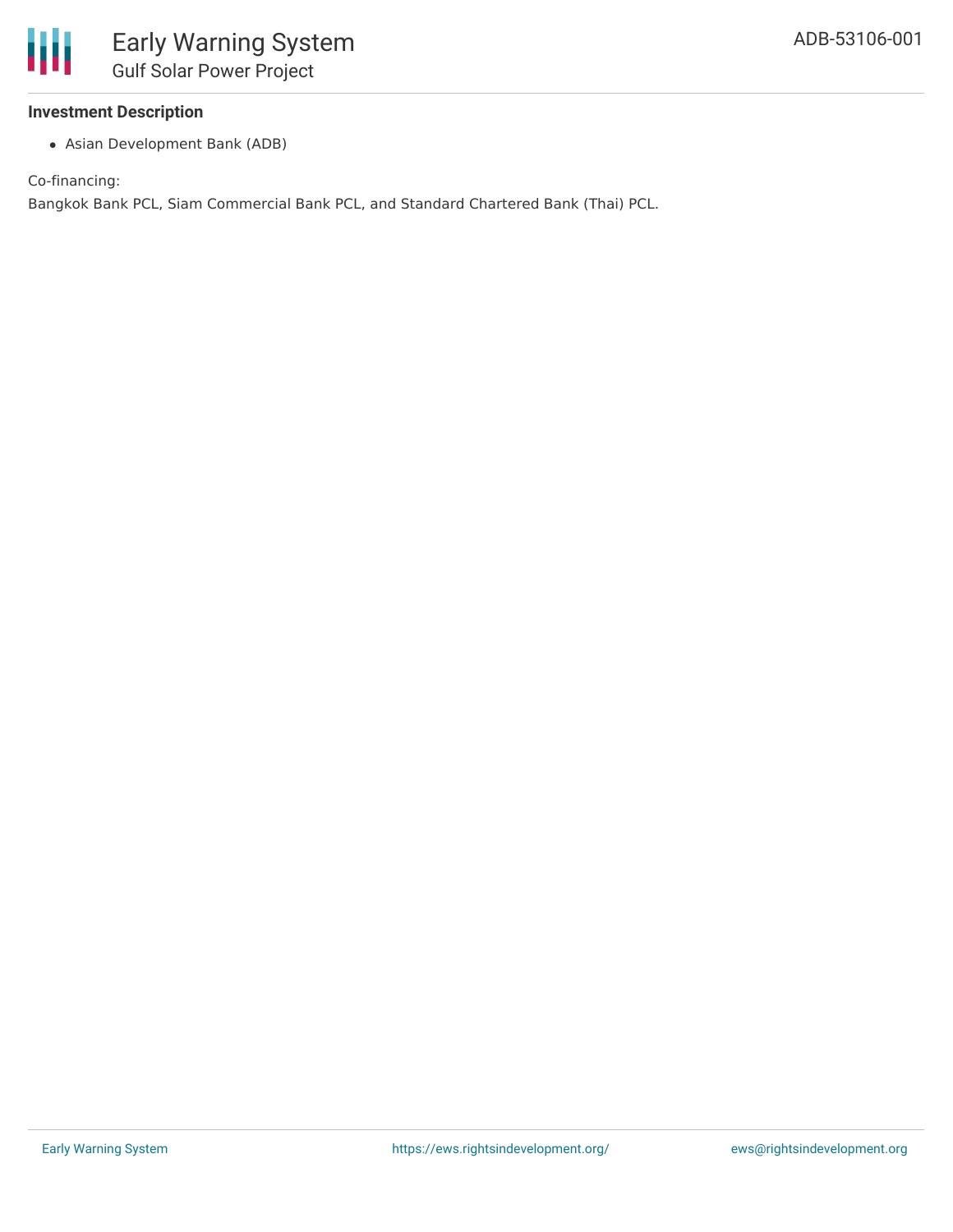

# **Private Actors Description**

Gulf Energy Development Public Company Limited website: <https://www.gulf.co.th/en/>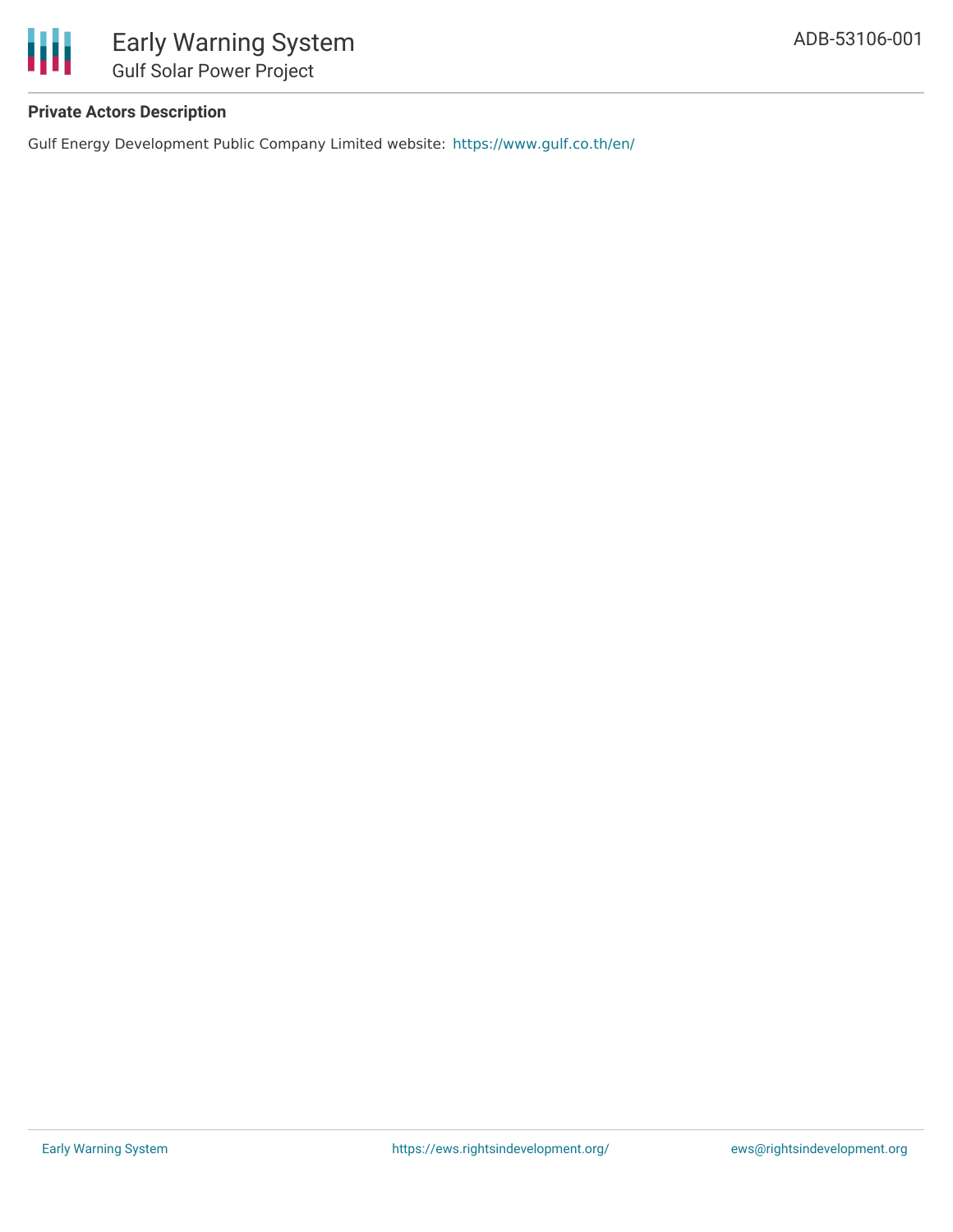

# Early Warning System Gulf Solar Power Project

| <b>Private Actor 1</b>                                          | <b>Private Actor</b> Private Actor<br>1 Role | 1 Sector                 |                          | <b>Relation Private Actor 2</b>                                        | 2 Role     | <b>Private Actor Private Actor</b><br>2 Sector |
|-----------------------------------------------------------------|----------------------------------------------|--------------------------|--------------------------|------------------------------------------------------------------------|------------|------------------------------------------------|
| $\overline{\phantom{a}}$                                        | $\overline{\phantom{a}}$                     | $\overline{\phantom{0}}$ | $\overline{\phantom{a}}$ | Artelia Vietnam Co., Ltd.                                              | Contractor | $\overline{\phantom{a}}$                       |
| $\overline{\phantom{a}}$                                        | ۰                                            | $\overline{\phantom{a}}$ | $\overline{\phantom{a}}$ | Hoang Viet Hung Ltd Company                                            | Contractor | $\overline{\phantom{0}}$                       |
| $\overline{\phantom{0}}$                                        | $\overline{\phantom{a}}$                     | $\overline{\phantom{a}}$ | $\overline{\phantom{a}}$ | JGC Vietnam Co., Ltd.                                                  | Contractor | $\overline{\phantom{0}}$                       |
| <b>Gulf Energy Development Public</b><br><b>Company Limited</b> | Parent<br>Company                            | Energy                   | owns                     | TTC Energy Development Investment Joint Client<br><b>Stock Company</b> |            | $\overline{\phantom{a}}$                       |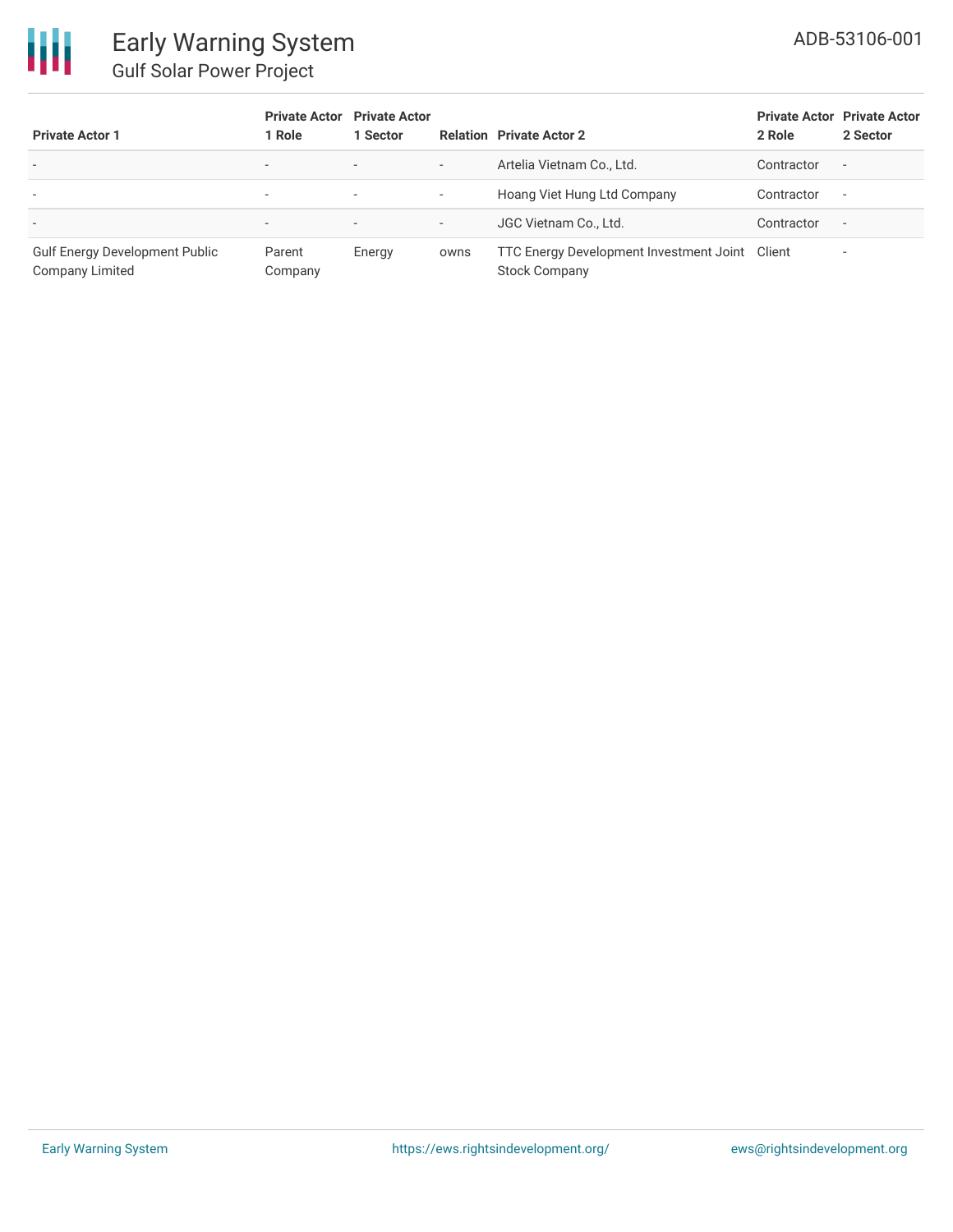### **Contact Information**

**Responsible ADB Officer** Hong, Won Myong

**Project Sponsor(s)** Gulf Energy Development Public Company Limited

\*There is no further information being disclosed at this stage of the project\*

### **ACCOUNTABILITY MECHANISM OF ADB**

The Accountability Mechanism is an independent complaint mechanism and fact-finding body for people who believe they are likely to be, or have been, adversely affected by an Asian Development Bank-financed project. If you submit a complaint to the Accountability Mechanism, they may investigate to assess whether the Asian Development Bank is following its own policies and procedures for preventing harm to people or the environment. You can learn more about the Accountability Mechanism and how to file a complaint at: http://www.adb.org/site/accountability-mechanism/main